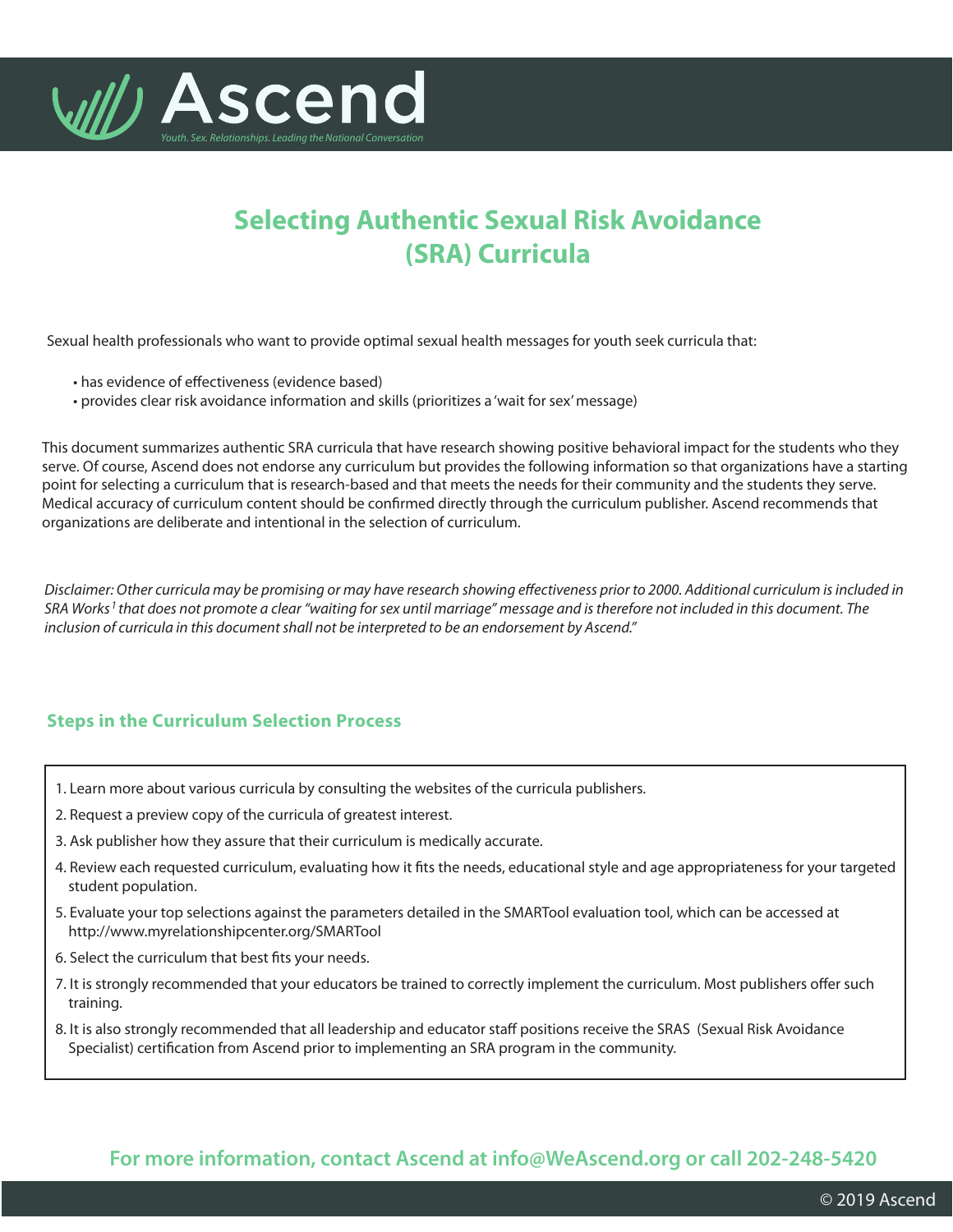The following SRA curricula have recent  $^2$ independent research of effectiveness. Consult the Ascend publication SRA Works for more detail on research. *1*

| <b>Curriculum</b>         | <b>Description</b>                                                                                                                                                                                                                                                                                                                                                                                                                                                                                                                                                                                                                                                                                                                                                                                                 | <b>Publisher</b>                                                                                                                                                                                                                                               |
|---------------------------|--------------------------------------------------------------------------------------------------------------------------------------------------------------------------------------------------------------------------------------------------------------------------------------------------------------------------------------------------------------------------------------------------------------------------------------------------------------------------------------------------------------------------------------------------------------------------------------------------------------------------------------------------------------------------------------------------------------------------------------------------------------------------------------------------------------------|----------------------------------------------------------------------------------------------------------------------------------------------------------------------------------------------------------------------------------------------------------------|
| Aspire                    | Aspire is an evidence-based curriculum that helps students understand the benefits of<br>reserving all sexual activity and childbearing for marriage. Aspire helps teens consider<br>their future hopes and dreams using an inductive method that encourages interaction<br>and greater understanding. Students learn the difference between risk reduction and<br>risk elimination, providing a clear emphasis on the importance of Sexual Risk Avoidance<br>in protecting their future goals. Aspire encourages academic excellence and includes<br>healthy decision-making skills for avoiding drugs, alcohol, tobacco, and pornography.<br>Aspire is regularly updated with the latest information from the Centers for Disease<br>Control. Includes full PowerPoint presentation and activities. Grades 9-12. | Abstinence & Marriage Education<br>Partnership<br>www.ampartnership.org<br><b>Contact Information:</b><br><b>Scott Phelps</b><br>411 Business Center Drive, Suite 103<br>Mount Prospect, IL 60056<br>Office: (224) 735-3622<br>scott@abstinenceandmarriage.com |
| <b>Best</b><br>Friends    | The Best Friends Foundation provides an educational curriculum designed for classroom<br>use for 6th - 12th grades to help them avoid the risk behaviors of sex, drugs, alcohol and<br>violence. It is presented through DVDs and group discussion questions provided in<br>individual student journals. The topics are Friendship/ Relationships, Love and Dating,<br>Self-Respect, Decision-making, Alcohol Abuse, Drug Abuse, STDs, and Health and<br>Fitness. These topics are designed for (but not limited to) female only and male only<br>groups in middle school and for co-ed sessions in high school. The Foundation has<br>significant independent research that demonstrates the effectiveness of its risk avoid-<br>ance model. All curriculum materials may be reviewed at no cost.                 | <b>Best Friends Foundation</b><br>www.bestfriendsfoundation.org<br><b>Contact Information:</b><br><b>Elayne Bennett</b><br>Office #301.986.9668<br>Ebennett@bestfriendsfoundation.org<br>Grace Chen<br>Graceyoung56@yahoo.com                                  |
| Choosing<br>the Best      | Choosing the Best, a leader in school-based, SRA-centered curricula, has educated over<br>4,000,000 students nationwide. A peer-reviewed, published study showed that students<br>who received Choosing the Best were 1.5 times more likely to delay sex than control<br>group students. Five age-appropriate, medically-accurate programs empower students<br>in grades 6-12 to make the healthiest choices, by covering the emotional and physical<br>risks of premarital sex, dangers of social media/sexting, the rewards of waiting, and<br>refusal skills. Programs consist of eight 50-minute lessons (except WAY, 6 lessons) that<br>utilize high-impact videos of real-life teens, a Leader's Guide, and Student Manuals.<br>Previews available.                                                          | Choosing the Best Publishing<br>www.choosingthebest.com<br><b>Contact Information:</b><br>1-800-774-BEST (2378)                                                                                                                                                |
| For Keeps                 | For Keeps is a 5-day (40 minute sessions) classroom-based curriculum that stresses<br>waiting for sex until marriage and focuses on the benefits of waiting and the physical,<br>emotional, psychological, and economic consequences of early sexual activity. The<br>curriculum emphasizes character development, how STDs and pregnancy can interfere<br>with life goals, that condoms are not 100% effective in preventing disease and<br>pregnancy and do not protect adolescents from emotional consequences of sexual<br>activity. Finally, the curriculum is designed to address both the sexually experienced and<br>inexperienced by emphasizing the value of choosing to discontinue sex for those who<br>are sexually experienced.                                                                      | <b>Operation Keepsake</b><br>www.operationkeepsake.com<br><b>Contact Information:</b><br>10568 Ravenna Road, Suite #9<br>Twinsburg, OH 44087<br>Office: (330) 486-0602<br>ok@operationkeepsake.com                                                             |
| Game Plan                 | Game Plan is an evidence-based curriculum that tells the story of 3-time NBA Champion<br>A.C. Green of the L.A. Lakers. Game Plan uses a sport-themed approach as A.C. Green<br>teaches teens that Sexual Risk Avoidance is the safest, healthiest lifestyle and the only<br>sure way to avoid the consequences of premarital sexual activity. Teens are encouraged<br>to avoid sexual pressure with lessons on goal setting, refusal skills, healthy relationships,<br>and media literacy. Game Plan is a research-based curriculum that is regularly updated<br>with the latest information from the Centers for Disease Control. Includes PowerPoint<br>and activities. Grades 6-9.                                                                                                                             | Abstinence & Marriage Education<br>Partnership<br>www.ampartnership.org<br><b>Contact Information:</b><br><b>Scott Phelps</b><br>411 Business Center Drive, Suite 103<br>Mount Prospect, IL 60056<br>Office: (224) 735-3622<br>scott@abstinenceandmarriage.com |
| Healthy<br><b>Futures</b> | Healthy Futures is a school-based, comprehensive sex education program for middle<br>school students. The three-year program uses a relationship education curriculum,<br>Nu-CULTURE, that includes 24 lessons (8 per year in 6th, 7th, and 8th grade). Each<br>grade level of the program also provides students with access to virtual classrooms,<br>after-school and summer programs, and a website and workshops designed for parents.<br>In a cluster randomized controlled trial involving 2,346 students from 15 middle schools<br>in three cities in northeastern Massachusetts, researchers found that at the end of 8th<br>grade, female adolescents in the schools that delivered the intervention were<br>significantly less likely to report ever having vaginal sex.                                | <b>Healthy Futures</b><br>Healthy-Futures.org<br><b>Contact Information:</b><br>Rhea Gordon, Executive Director<br>(978)-458-6064 or (978) 399-8302                                                                                                            |